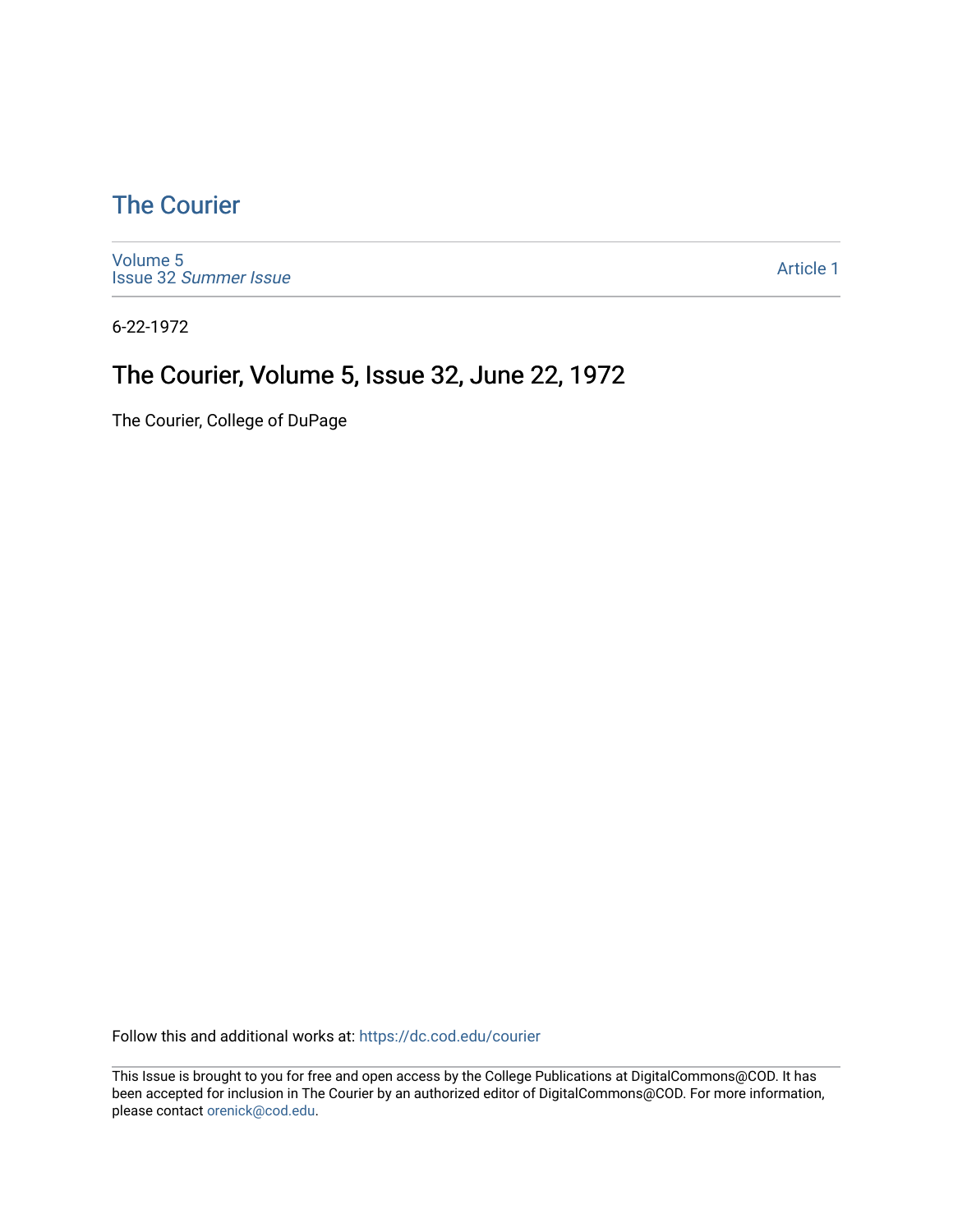# Pass-Fail grade option likely in fall quarter

a Pass-Fail option grading system by the Dean of Instruction only to begin in fall quarter.

The report of a grading committee, headed by Russell Lundstrom, has been approved by the Faculty Senate, the Instructional Council and the faculty-at-large through cluster voting.

Dr. John Anthony, vice president, programs, said he will recommend to the president that the report be adopted

The highlights of the committee eport are as follows: 1. The system would be referred

 $\alpha$  as Satisfactory (S), Fail (F). 2. The assignment of a Satisfactory (S) would indicate that the instructor's criteria for

passing the course had been met. 3. An instructor could classify an entire class section S—F. This would be done only with the agreement of the dean of the faculty. The use of S-F would be noted in the class schedule.

4. A student could request the S option for any class from the instructor.

5. Because of the possible interpretations and restrictions of the (S) grade made by transfer nstitutions and employers, tudents seeking the Associate of Arts or the Associate of Applied Science degrees should be advised at at least 70, of the 90 hours applied toward these degrees must letter grades.

6. Students should be advised at grade options will not be changed after the grades have been sent to the Record's Office. It may be advisable that

The College of DuPage had \$1,361 of stolen A-V equipment returned last week through the intervention of a Lisle priest. It is unlikely that further invesgiation

On the weekend of April 22, a cassette recorder, tuner, amplifier and AM / FM radio valued at \$800 ere stolen from the Program Board office (N-4) apparently between 10 p.m. Friday and 3 p.m. Saturday. The DuPage Sheriff's office was called the brushed the

But this was only the latest in a series of stereo thefts reported on

At that time, Elmer Rosin, DuPage's head of security, said, I'm sure it was someone who Knew that the equipment was

a de contrapadad a distanciada e au cha.

ffice for fingerprints.

is possible.

ampus.

Stolen stereo back;

priest is go-between

felony.

taken at the LRC.

By Sharon Akely certain courses be designated as employing the S—F option ex-<br>College of DuPage is considering clusively. This will be decided after consultation with all in structors who usually teach the cours

course.<br>8. The use of the S—F grade<br>option at College of DuPage should be considered experimental.

Sixty-six per cent of the faculty returning grading questionnaires indicated that they would like to allow their students the choice of a pass-fail grade option.

Teachers and students were asked what they thought of the S— F option:

Alice Gugeler, GPA: 3.7: "The grading system should be reformed, but it should start in the grade schools on up, because college level students now are conditioned to the grading system. I don't think that college level students could cope without the grading system. On a limited P — F system a pass should be a "C" or better work. Standards of a pass grade should be higher."

Mike Harvey, Major: Psychology, GPA: 3.53: "I think the pass — fail method is a good idea for some subjects, but for other subjects such as math a grade helps to act as an incentive to avoid falling behind."

Jackie Tack, GPA 3.0 (Adult student) "For myself a pass  $$ fail grading system would not help me to evaluate my position in the course or how I was doing in the class in relation to others. I do not believe it would make any difference as to what I personally get out of the class." Larry Christensen, Major:

there." He suggested that the party or parties involved bring the equipment back because any theft more than \$150 is considered a

Another theft occured sometime between May <sup>1</sup> and May 25. Two tape recorders and two speakers valued at \$561 were discovered missing after an inventory was

Last week on June <sup>13</sup> at <sup>10</sup> a.m. the security office received a phone call from Fr. Valentine Skluzacek, O.S.B., pastor of St. Joan of Arc Church, Lisle. Fr. Valentine had received all of the missing A-V equipment, and the thief had asked him to return the stolen items to the College. The priest refused to discuss the matter and would not disclose the name of the guilty party.

Aeronautics, GPA 2.8: "A passfail system would be a good idea for such courses that do not pertain to your major field of study."

Patti Reinholz, Major: Special Education, GPA: 3.92: "I personally would like the pass - fail grading system. This would take a lot of pressure off the students. There are good and bad points about this — when you get grades, you are able to tell how you are progressing in your studies and you tend to be more motivated. Without grades, some kids might not try as hard and will do just

enough work to get a pass instead of a fail grade."

Bill Bell, English instructor: "I'm for passing. I don't believe in failure. Why does everyone have to penalized with an "F" grade? He either completes the course or does not — and then there would be no record. I'm against grades entirely."

Pam Mittlefehldt, English in structor: "Personally, I would be very much in favor; it could take the emphasis away from the grading and allow the concentration to return to learning. Of course a significant part of le ning does include evaluation, and I would like to see faculty and students working more closely in examining what actually has been learned."

Marvin Seagal, Business Law instructor:

. .favor adoption of a pass - fail for all courses. Grades are rather subjective things and when they appear on a transcript, no identifying code accompanies an 'A, B, or C' to identify it as an easy grade or a difficult one. Conceivably one Please turn to Page 2





### Hockey star Sebastian elected 'hits the books'  $\overline{AB}$ in Business 100 new ASB president

Stan Mikita, Chicago Blackhawk hockey star, is taking a five-week business course at College of DuPage.

Mikita, currrently enrolled in Business Instruction, desires such a background because "after hockey I expect to go into business."

Right now Mikita partially owns a skating company and a helmet company. Real estate also interests him. At present he feels his knowledge of business isn't enough.

"I want to learn the whats and whys of business," he said. "What I'm after is a broad understanding and background in business."

Mikita, who lives in Elmhurst, picked DuPage because of its closeness. He enjoys DuPage, happy with getting a morning class and happy with what he calls pleasant atmosphere."

### Baseball fans get a good one

It's a dandy — that White Sox-Oakland baseball game June 28 for the Office of Student Activities bus trip. The bus will leave from N4

area at 11:30 a.m. The cost is \$5 which includes a box seat and round trip transportation.

The Sox and Oakland are currently in a battle for first place in the American League's western division. Nancy Groenewold Nick Sebastian

Nick Sebastian and Nancy Groenwold were elected Associated Student Body President and Vice President June 2 in an election which saw 493 students casting ballots.

Sebastian and Groenwold defeated the opposition ticket of Mark Van Cleven and Mike Wiehler 259 to 114. Independent Laurie Snyder got 50 votes, while 70 votes were spoiled.

The winners' platform is an attempt to reach out and en compass every student through<br>programs that encourage feed back.

Miss Groenwold's special in terest is the development of the



Student Book Exchange. Sebastian would like to see the implementation of a form of teacher evaluation, and recommends the adoption of a "bitch ticket."

The "bitch ticket" is a means by which a disgruntled student can channel his complaints to the proper authorities by filling out centrally-located cards. Students filling out "bitch tickets" may remain anonymous.

Sebastian also advocates the use of group surveys to find out where interests lie, and what must be done to hest serve the student body. How this will be done is still to be hashed out, the new president said.



**大学 大学 大学** 

TE ANNES SERVICE AND



Main building on permanent campus takes shape. It is 700 x 205 feet.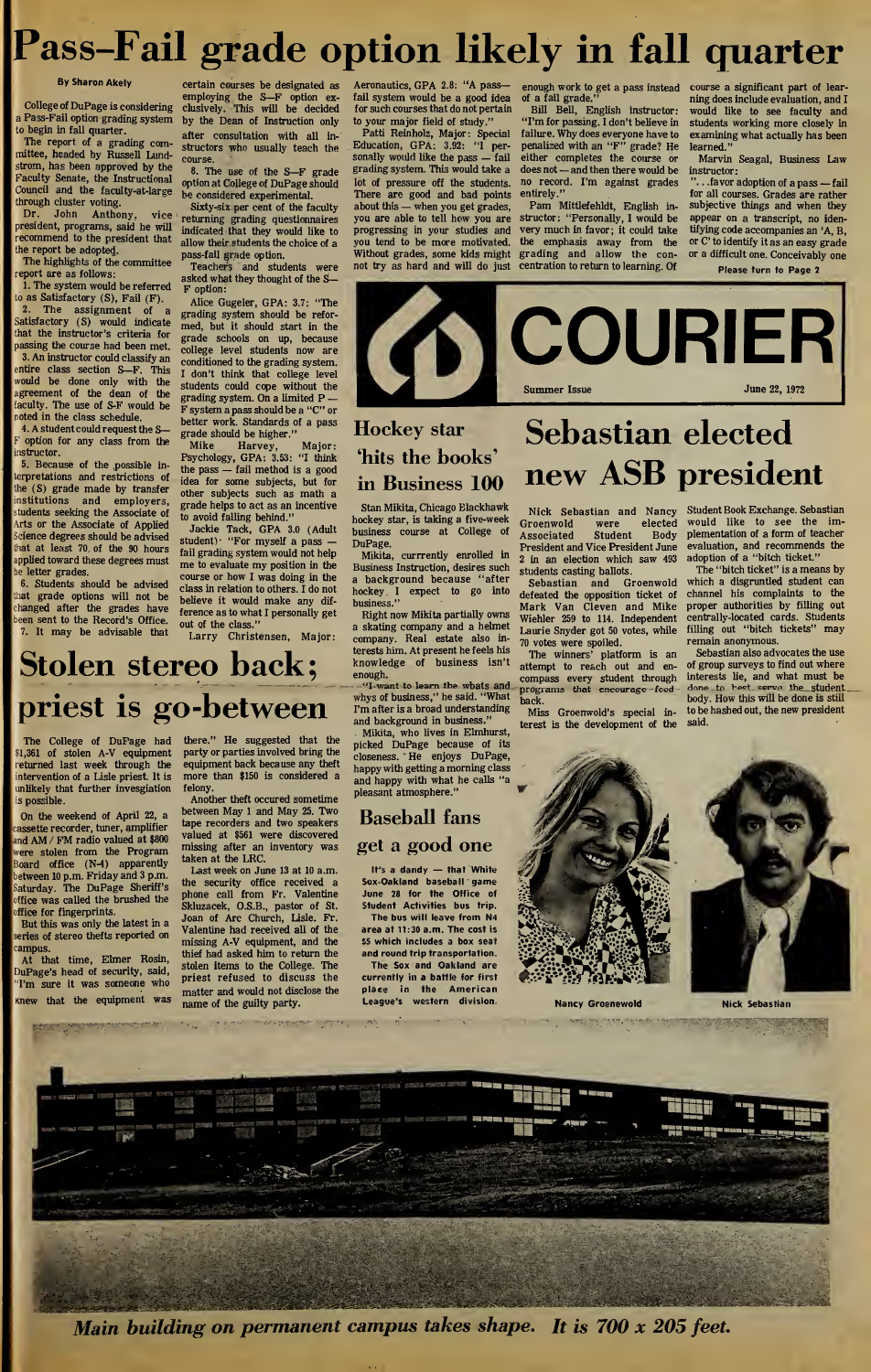### THE COURIER, Page 2 June 22, 1972

## Pass-Fail option likely in fall quarter

#### Continued from Page <sup>1</sup>

instructor might give an 'A' grade for work that another instructor would evaluate as worth a 'C'. Grades aren't absolute and a pass — fail system would minimize the great disparity in the value of some or the same letter grade given by different instructors.

"In other words, if two English<br>instructors could agree instructors could agree unequivocally that an 'A' granted in one of their courses was identical in value to an 'A' granted by another instructor, we might then be able to place specific quantative value on the nebulous and chimerical value of an 'A' grade." Russell Lundstrom,

Mathematics instructor:

"I believe that the pass — fail option could serve a useful educational function for both students and instructors. Like all valuable tools, however, the pass — fail option could be harmful if misused.

"Some instructors will appreciate the option to assign a pass

The College of DuPage Board of Trustees plowed through a 40-item agenda under candle light June 14. A power failure caused when lightning struck a feeder station serving the campus, left the college without electrical service from 6:45 p.m. to shortly after

progress report on the college's permanent campus, the Board voted to hold meetings with the parties involved to find ways to expedite completion of In structional Unit I. At present, Instructional Unit I is 80 percent complete, making it unlikely that it will be ready for occupancy when fall quarter classes begin in

Involved in the discussions will be the Illinois Building Authority (IBA), the state agency which owns the building until its com pletion; the contractor, Miller-Davis Co., Melrose Park; architect C. F. Murphy & Associates, Inc., Chicago; and Soil Testing Services, Inc., Northbrook. In other action, the board unanimously agreed to enter into an agreement with Edutronics, an audiovisual publisher of instructional systems with a multimedia approach. Computer

> LRC SUMMER HOURS Monday through Thursday,

> Friday, 7:45 a.m. to 4:30

From Aug. 23 to Sept. 24 the LRC hours will be from 7:45 a.m. to 4:30 p.m. It will be closed evenings and

7:45 a.m. to <sup>10</sup> p.m.

July 4: Closed Closed weekends.

p.m.

weekends.

midnight.<br>Following

**September** 

grade to a student who has ac complished a physical skill or who has acquired a desired attitude, ft might also encourage the student to learn for personal achievement rather than to merely seek a grade.

"Students who feel a need to protect a GPA might be encouraged to explore unfamiliar subject areas. There might be less anxiety for students, who return to school after a break in their education, if they could avoid grade competition in the beginning."

In checking the four year colleges in the Illinois area, it was found that:

NIU will accept 24 of the 124 credits needed to graduate in P-F option.

SIU will allow 24 P-F hours, no more than 12 to be selected from the General Studies area. U of I (Circle) will allow 20 per cent of total grades to be in P — F, and Illinois Normal will allow five semester hours and 25 hours toward the total major.

### Enrollment dips this summer

There are fewer students going to the College of DuPage this summer.

As of June 19, 1972, total enrollment for Summer Session was 3,292. Mid-quarter enrollment July 21,1971, was 3,689, according to Charles D. Erickson, associate director of admissions and records.

Erickson also said students can still register for the second five week session and second and third three-week sessions. Office hours are 8 a.m. to 8 p.m., Monday through Thursday; Friday 8 a.m. to 5 p.m.; Saturday 8:30 a.m. to 11:30 a.m.

The Financial Aid Office is open 8:30 a.m. to 5 p.m. Monday through Friday.

### Fish for lagoon due this month

Approximately 1,300 fish will be stocked in the College of DuPage lagoon west of Lambert Road sometime this June, according to Don DeBiase, campus con struction coordinator.

Some 1,000 bluegill and 100 each of bass, channel cat, and red ear sunfish were requested from the State and the Federal Conservation Departments in June, 1971. A confirmed request form indicated the fish should arrive this June, DeBiase said.

The  $1\frac{1}{2}$  acre front pond, with an average depth of seven feet, will receive all of the fish. DeBiase estimates other lagoons will be stocked within a year.

Since the fish will be fry, two or three years will pass before fishing



dr. johnMcCauley, psychology instructor

## McCauley teaches practical psychology

By Mark Lickteig Students in Dr. John McCauley's Psychology 100 class are getting first-hand information from a man who has seen the practical side of it.

Dr. John McCauley, a psychology instructor of Psi cluster, is completing his third year of teaching at DuPage and plans to return next year.

When asked why he left his position as a psychologist to teach, he said, "I had been teaching on a clinical level at the U of I College of Medicine. Then I began working part time at CD and found out that I enjoyed classroom teaching."

His background has con siderable influence in teaching hi classes. For example, when discusses the autistic child, he ca describe kids that he has workei with that were diagnosed autistic (a type of childhoo psychosis characterized by bizarr withdrawn behavior). He has ha unusu<mark>al s</mark>ucce<mark>ss with some auti</mark>st<mark>i</mark> children using behaviora modification techniques.

"Children today have a muc more complex world to adjust to, he said. He cited as an exampl that there is a "less cohesiv family unit — a tendency for th family to split apart earlier."

McCauley who graduated an got his Ph.D. from Loyola, als had considerable experience clinical psychology, particularl with people with communication disorders, hearing impairments aphasics (language disorder related to brain injury), an communication disorder<br>associated with emotiona associated with disorders such as stuttering.

He currently teaches Genera Psychology, Child Development and Abnormal Psychology. "Together with Dr. Basil Najja

we're planning a course psychopathology of childhood foi next fall," McCauley said. "Classroom teaching has been

very enlightening experience insofar as students will frequentl) raise questions that migh otherwise never come up," said. "Classroom instruction forces me to be aware of new developments in the field psychology."



technology instructional units would be leased under the

Following a construction additional teaching hours made agreement for a yearly fee of \$2,430. Dr. Rodney Berg, college president, reports that use of the Edutronics material will enable data processing instructors to teachmore students. "Through the possible, the Edutronics system should save the college about \$10,000," said Berg.

Trustee Dr. Wendell Wood, Hinsdale, was unanimously chosen to represent the Board at the first session of the Danforth Foundation Institute, August 11-21, at Stephens College, Columbia, Mo. College of DuPage is one of 20 community colleges throughout the U. S. chosen to participate in the In stitute. In addition to Dr. Wood, five other College of DuPage representatives will attend the Institute. They are: Dr. John H.<br>Anthony, vice president, president, programs; Ray Olson, Human Services Program Coordinator; Biology instructor Mrs. Ruth Nechoda; Assistant Provost Roger Liska, and Provost Thomas Thomas.

In other business, the Board acted upon a recommendation made by the Board Welfare Committee comprised of Mrs. Joan Anderson, Western Springs; Dr. Henry Hoekstra, Downers Grove; and Dr. Wood to grant College of DuPage classified personnel up to five days of personal leave a year, subtracted from accumulated health leave.

In addition, persons working a normal second shift are to be granted a <sup>12</sup> cent per hour night shift compensation, and persons working a normal third shift, will receive an additional 18 cents per hour. Prior to this action the

college has not provided additional

uniform cleaning, a \$50 increase in the yearly salary base; major medical insurance coverage for dependents on a sliding scale; and a plan of tuition reimbursement for employees who work 30 or more hours a week and successfully complete courses which contribute to professional or occupational growth.

The Board rejected a request to recognize Local 11 of the Service Employees International Union as the bargaining agent for the college's custodial and main tenance staff.<br>The Board

also approved resolutions honoring retired Board members Dr. Robert M. Crane, 127. Elmhurst, and Wesley A. Johnson, West Chicago, who were cited for their contributions to the

### Senior citizens get free classes

A number of senior citizens are now students at the College of DuPage thanks to a grant of \$750 from the College of DuPage Foundation for tuition and other | fees. Area residents must be 65 or older to qualify for the paid summer classes or seminars.

The exact number of senior citizens is not completely known because registrations for the various sessions available during the summer months are not completed.

For some of these older students interviews with particular in structors are required to waive prerequisites.

philosophy and work of the college, their logic, and integrity. A special resolution honoring trustee Austin Fleming, Hinsdale, who served as Board chairman from April, 1970, to April, 1972, was also passed. Fleming was praised for his foresight in working with the establishment of a community college in DuPage county and for the warm, personal atmosphere he has created between the Board and the college community.

The next meeting of the Board will be held Wednesday, July 12, at 7:30 p.m. in K-163.

A workshop session of the Board to provide trustees and members of the community with in-depth information about the college and its programs will be held Wednesday, June 28, at <sup>8</sup> p.m., in K



Also included in the approved Welfare proposal was security

car begin. Board pushes for Phase I completion pay for night work.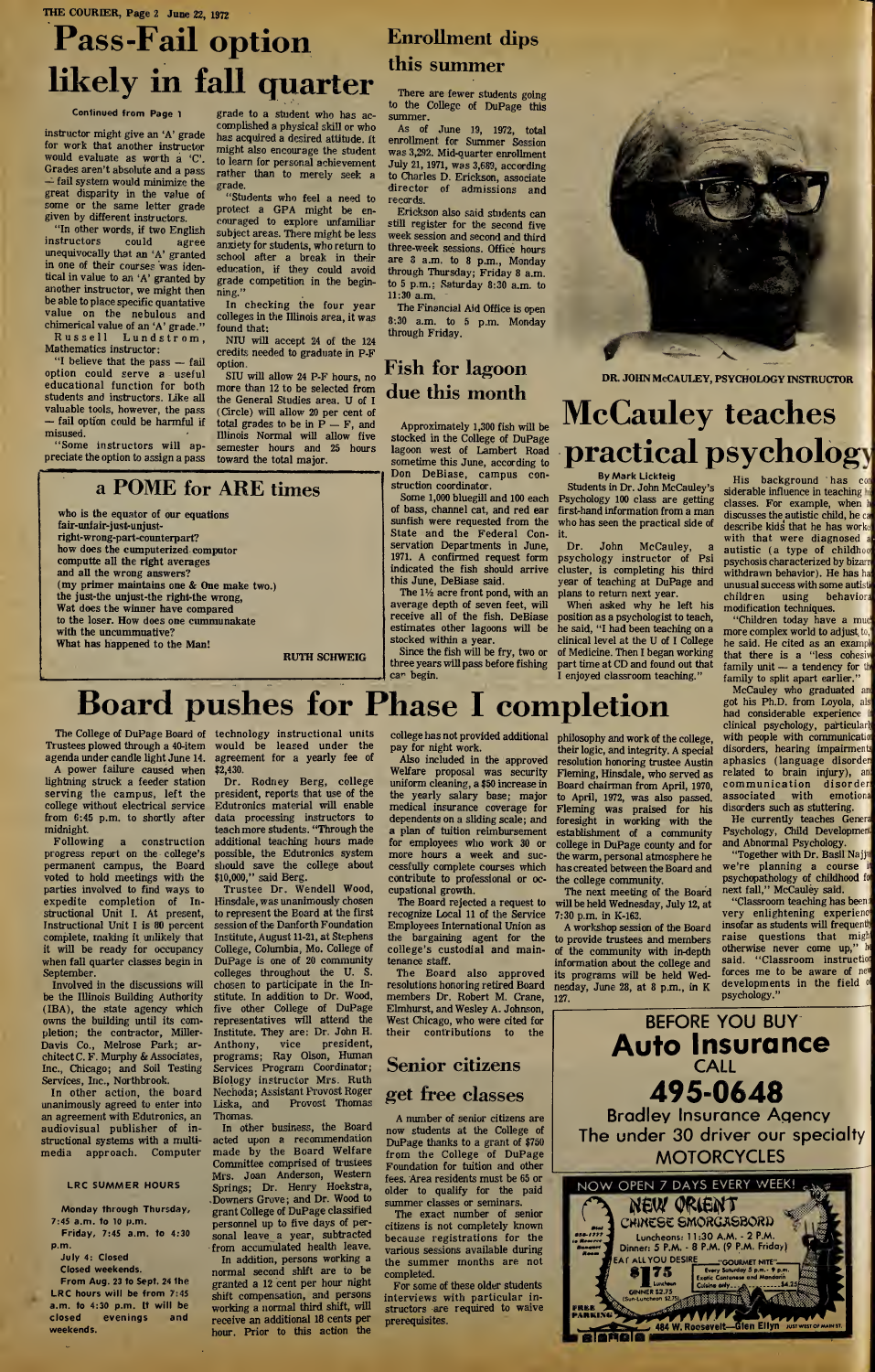## CD offers electronic advisers

Did you know that College of DuPage now has C.L.A.S.S.?

CLASS is a convenient acronym which stands for Computerized Learning Aid System for Students. Through this system students may receive information of various types which may help them with their planning for school or occupations.

Students may use CLASS through computer terminals which are located in the Guidance Center and the Sigma college lounge.

CLASS is designed so that a student may use the computer terminal with little or no assistance — even the first time.

All the student has to do is sit down at the terminal (which looks and works something like a TV set), turn it on, type in the letters CLASS on the keyboard and push the orange button labeled TR.

From then on, instructions appear on the screen which help the student find the information he is seeking.

Some students may have been familiar with CVIS and may have used it for various purposes. CLASS includes all CVIS scripts which were previously available, plus several new scripts which have been recently developed. At the present time the following

scripts are available for students to use:

1. Occupations. Four-year college in-

formation. 3. College of DuPage information.

4. Local jobs. 5. Military and draft in formation.

6. Your student record. . Transfer planning to Illlinois

colleges and universities. The student record is guarded by

a secret code, which permits only the student, his adviser, and other authorized persons to look at his record.

### Bartholomew retires at 62

Ernest Bartholomew, custodian at College of DuPage for three years, was honored Friday morning at a farewell gathering of friends and well-wishers in the Business Office. Bartholomew is retiring at 62.



ERNEST BARTHOLOMEW

A resident of Aurora, Bartholomew joined DuPage in the winter of 1969 and became a jackof-all-trades at the Roosevelt Rd. Complex. He had previously worked as a custodian for the Griffith, Ind., Public Schools.

When asked about his future plans, Bartholomew said he's "Goin' fishin'." He is moving to DuQuoin, Ill., where he will work part-time in the hardware business and read The Courier.

"Make sure I'm on the mailing list," he quipped.

# Rec majors on job

Ten recreation majors will do practical fieldwork this summer with various agencies.

They are Mary Lou Apke and Joan Siebert, both with the Evanston Recreation Department; Gail Jackson, day camp in Wisconsin; Dennis Brogna and Judy Hallmark, Naperville Park District; Craig Callaghan and Marge Rooney, both with Medinah Park District; Richard Kozlowski, Wheaton Park District; Mike Mullally, Bensenville Park Mullally, Bensenville Park<br>District, and Dennis Peters, B.R. Ryall YMCA, Glen Ellyn.

Eight more recreation majors who did their practical fieldwork lastsummer will be returning for a second summer of employment with the following departments this year:

Karen Hyde, Downers Grove Park District; Sandy Swenson, Evanston Recreation Department; Susan Nieft and Robert Lytle, both with Glen Ellyn Recreation Department; Wendy Steiger, Addison Park District; Larry Mandel and Steve Settecase, both with Wheaton Park District, and Steve Levon, Bensenville Park District.

## 7 named as 'outstanding'

Seven College of DuPage faculty members have been chosen Outstanding Educators of America for 1972.

They are: provost Carter Carroll, Westmont; provost Thomas Thomas, Wheaton; assistant provost Roger Liska, Woodridge; and instructors Russell R. Kirt, West Chicago; Charles Ellenbaum, Glen Ellyn; Andrew Leake, La Grange; and LeRoy Stoldt, Hinsdale.

Nominations for the program are made by officials of the colleges and universities including presidents, deans, and department chairmen.

In praising the Outstanding Educators of America, U.S. Sen.

Hubert H. Humphrey (D-Minn.) has said that they are "the men and women who by their actions in the classroom today mold the course of history. Our hope — the nation's youth — is in their hands. As we honor these teachers, we are reminded of their awesome duty. As they have our confidence, we must give them the tools to wage Jefferson's 'crusade against ignorance.' With men and women like these we know that our faith in<br>education has not been education has not been

misplaced." Guidelines for selection include an educator's talents in the classroom, contributions to research, administrative abilities, civic service, and professional recognition.

Collie to head Program Board

Steve Collie was recently appointed chairman of the Student Program Board of College of DuPage.<br>Collie's

known as CLASS.

Collie's application was reviewed by Trip Throckmorton, student activities adviser, and Lucille Friedli, driector of student activities. From the rest of the candidates, Collie was picked the best qualified.

The board is composed of several coomittees. Each committee is assigned to a special part of student activities. The chairman's job is to coordinate such activities, Collie said.

Among the committees are the concert committee, the film board committee, the homecoming committee, the excursion committee, and the cultural committee.

Anyone can join the board, Collie stated, Interested students can join a committee by calling a committee chairman, or possibly start a new coomittee. Information is available at Miss Friedli's office in the Campus Center.

The board's budget comes from student enrollment fee. Collie takes reasonable activities to

The CDPB Film Committee presents:

Throckmorton for budget ap proval.

Collie noted the board is looseknit and the budget suggestions as suggestions voiced by almost everybody.

So far Homecoming is the biggest coming event planned, Collie said.

## Wants

Condominium for sale <sup>2</sup> bedrooms, 2 full baths

fully carpeted, centrally airconditioned

dishwasher and laundry on premises children and pets okay.

\$1,100 down — \$21,900 full price, quick possession.

FHA-VA financing available Monthly costs lower than rent

7 minutes to COD Day Phone: 858-3388

Night Phone: 852-9572

SPECIAL KITTENS FREE TO GOOD PEOPLE. See Fred Hombach, M-103A (or at home: 858-5674).

## New here this summer?

# What clusters are all about . . .

#### By Deborah Boostrom

New students here this summer may be puzzled by the constant reference to cluster colleges. Here's an explanation.

The cluster concept, although only introduced on our campuslast year, is in no way new. One can even observe it on campuses of such schools as Yale or Cambridge.

Upon entering College of DuPage, a student may choose or be assigned to a cluster. He is also free to request transfer to another cluster, if he so desires.

### PHASE <sup>I</sup> AT SANGAMON

Sangamon State University at Springfield will start building a \$6.2 million library this month, its first permanent building. It is expected to be completed by fall, 1974.

Until other buildings are com pleted, it will be used to house faculty and classrooms as well as books. Sangamon is a new university on an interim campus.

The student will find that the cluster is not only the electorate of student representatives to the Representative Council and the Representative Assembly, but a cluster may also be a governing unit within itself. Whether the individual student's cluster has organized a government or not, the cluster is one effective level at which he can solve certain problems.

As Dr. John Anthony, vice president, programs, explains it: "You have on one hand a large, impersonal institution and on the

other hand an individual student. The cluster system seems ideal for filling in the blank space." Dr. Anthony also points out that

with the cluster system the student has the advantages of a small college and the facilities of a large institution. Our cluster system is

academically heterogeneous. It was organized in this manner because it was felt that because the student is a member of a heterogeneous seciety, learning to get along with people of disciplines other than his own, learning to coordinate with them, is in itself a valuable educational experience. Take advantage of this opportunity. Become a functioning member of your cluster.

### Constitution test offered June 26

The Illinois and U. S. Constitution Examination will be given at 6:30 p.m., Monday, June 26, at College of DuPage.

Students may sign up for the examination and get additional information and study materials in the Guidance Center, K134.

In order to graduate from the College of DuPage it is required that a student pass either the Constitution Examination, Political Science 202 or History 251.

The Constitution Examination will be given twice each quarter (one Saturday session and one evening session) during the 1972-73 school year. Exact dates have not yet been determined.

Woodstock

FRIDAY, June 23, at 8:30 p.m. To be shown in Farmhouse picnic area outdoors, or in case of rain jn Convocation Center. Admission: \$1.50.



Student at work — getting information from Computerized Learning Aid System for Students. Formerly called CVIS, the system now is

THE COURIER. Page 3 June 22, 1972